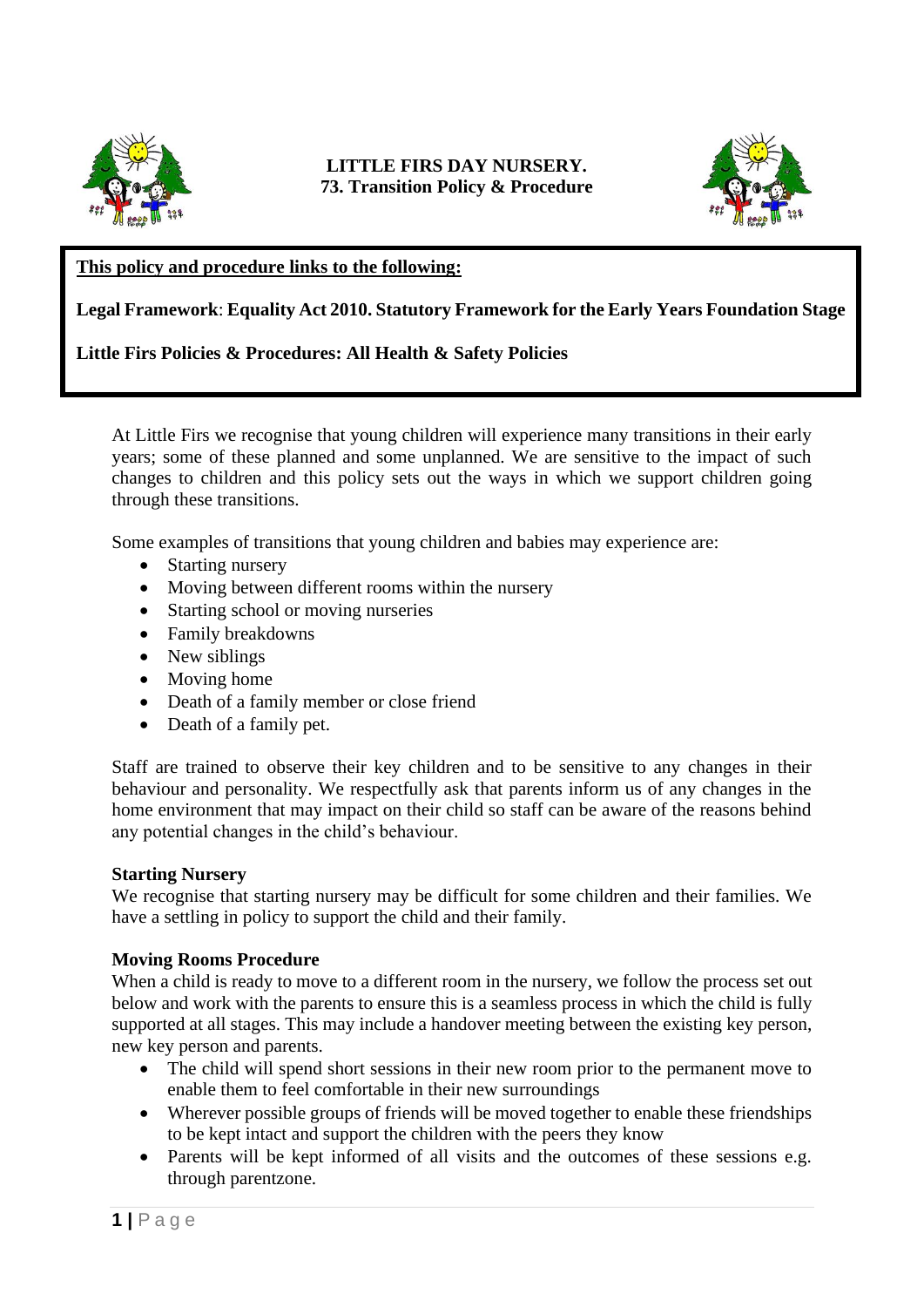• Only when the child has settled in through these taster sessions will the permanent room move take place. If a child requires more support this will be discussed between the key person, parent, manager and room leader of the new room to agree how and when this will happen.

# **Starting School or Moving Childcare Providers**

Starting school is an important transition and some children may feel anxious or distressed. We will do all we can to facilitate a smooth move and minimise any potential stresses. This following process relates to children going to school. However, wherever possible, we will adapt this process to support children moving to another childcare provider e.g. childminder or another nursery.

- We provide a variety of resources that relate to the school, e.g. uniform to dress up in, a role play area set up as a school classroom, photographs of all the schools the children may attend. This will help the children to become familiar with this new concept and will aid the transition
- We invite school representatives into the nursery to introduce them to the children
- Children going to Conifers School will have taster sessions at the school in the summer Term
- Key persons will talk about the school with their key children who are due to move to school and discuss what they think may be different and what may be the same. They will talk through any concerns the child may have and initiate activities or group discussions relating to any issues to help children overcome these
- We produce a comprehensive report on every child starting school to enable teachers to have a good understanding of every child received. This will include their interests, strengths and level of understanding and development in key areas. This will support continuity of care and early learning.

# **Other Early Years Providers**

Where children are attending other early years settings or are cared for by a childminder we will work with them to share relevant information about children's development. Where a child is brought to nursery or collected from nursery by a childminder we will ensure that key information is being provided to the child's parent by providing the information directly to the parent via email or telephone.

# **Family Breakdowns**

We recognise that when parents separate it can be a difficult situation for all concerned. We have a separated families policy that shows how the nursery will act in the best interest of the child.

# **Moving Home and New Siblings**

We recognise that both these events may have an impact on a child. Normally, parents will have advance notice of these changes and we ask parents to let us know about these events so we can support the child to be prepared. The key person will spend time talking to the child and providing activities that may help the child to act out any worries they have, e.g. through role play, stories and discussions.

# **Bereavement**

We recognise that this may be a very difficult time for children and their families and have a separate policy on bereavement which we follow to help us offer support to all concerned should this be required.